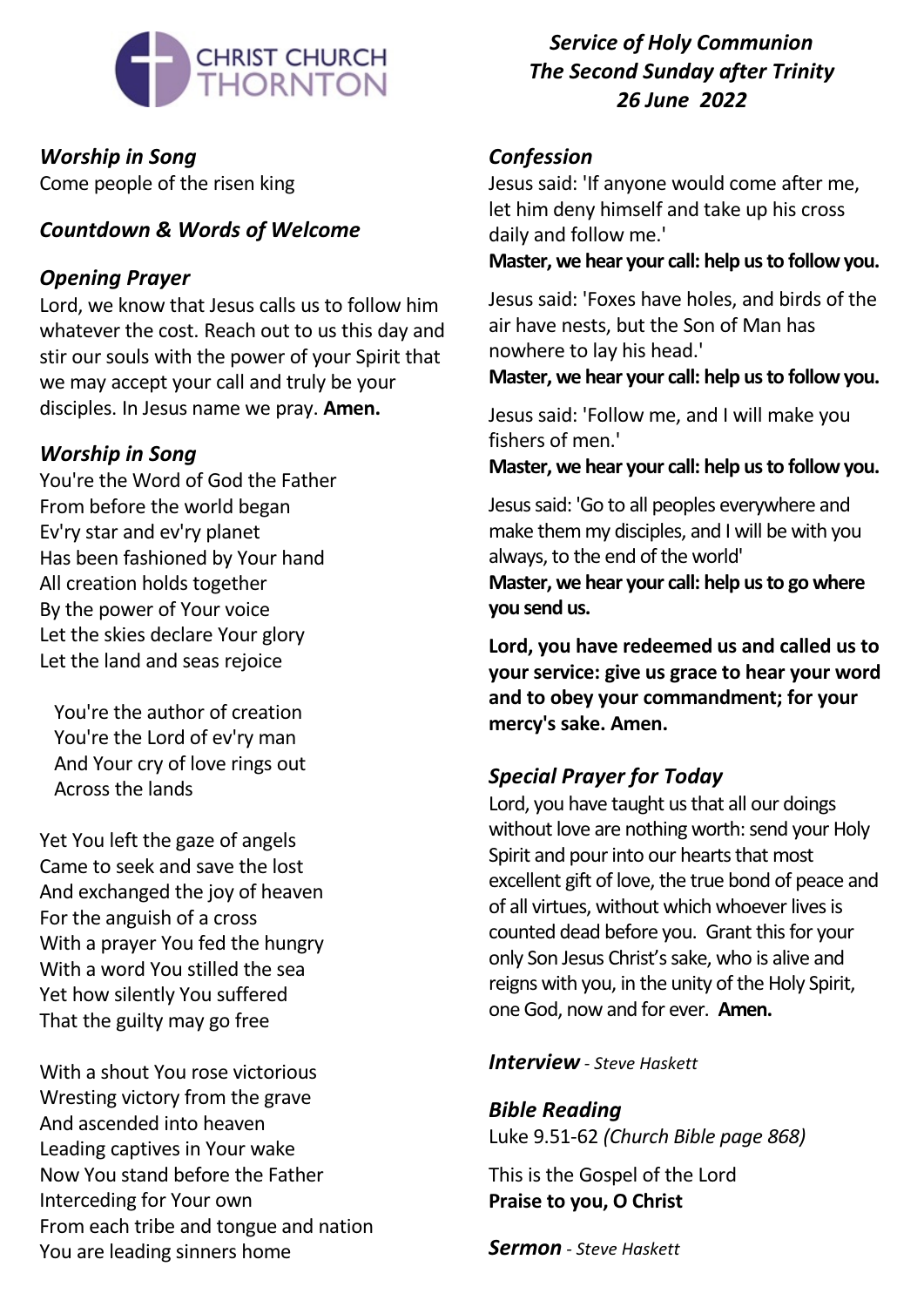### *Worship in Song*

For the healing of the nations Lord we pray with one accord For a just and equal sharing Of the things that earth affords To a life of love in action Help us rise and pledge our word

Lead us forward into freedom From despair Your world release That redeemed from war and hatred All may come and go in peace Show us how through care and goodness Fear will die and hope increase

All that kills abundant living Let it from the earth be banned Pride of status race or schooling Dogmas that obscure Your plan In our common quest for justice May we hallow life's brief span

You Creator-God have written Your great name on humankind For our growing in Your likeness Bring the life of Christ to mind That by our response and service Earth its destiny may find

# *An Affirmation of Faith*

Using words from Philippians chapter 2, let us affirm our faith in Jesus Christ the Son of God: **Though he was divine, he did not cling to equality with God, but made himself nothing. Taking the form of a slave, he was born in human likeness. He humbled himself and was obedient to death, even the death of the cross. Therefore God has raised him on high, and given him the name above every name: that at the name of Jesus every knee should bow, and every voice proclaim that Jesus Christ is Lord, to the glory of God the Father. Amen.**

### *Prayers*

*At the end:* Merciful Father, **accept these prayers for the sake of your Son, our Saviour Jesus Christ. Amen.**

# *The Peace*

Jesus said: ' Love one another. As I have loved you, so you are to love one another.'

The peace of the Lord be always with you **and also with you.**

### *Offertory Prayer*

Receive our offerings, O Lord, for your work in the world. Bless those who give; those who send; and those who will receive these gifts. May our offering sow seeds of hope and bear the fruit of love wherever they are sown. **Amen.** 

# *The Eucharistic Prayer*

The Lord be with you. **And also with you**

Lift up your hearts. **We lift them to the Lord.**

Let us give thanks to the Lord our God. **It is right to give thanks and praise.**

It is right to praise you, Father, Lord of all creation; in your love you made us for yourself. When we turned away you did not reject us, but came to meet us in your Son. **You embraced us as your children and welcomed us to sit and eat with you.**

In Christ you shared our life that we might live in him and he in us.

#### **He opened his arms of love upon the cross and made** for all the perfect sacrifice for sin.

On the night he was betrayed, at supper with his friends he took bread, and gave you thanks; he broke it and gave it to them, saying: Take, eat; this is my body which is given for you; do this in remembrance of me. **Father, we do this in remembrance of him: his body is the bread of life.**

At the end of supper, taking the cup of wine, he gave you thanks, and said: Drink this, all of you; this is my blood of the new covenant, which is shed for you for the forgiveness of sins; do this in remembrance of me. **Father, we do this in remembrance of him: his blood is shed for all.**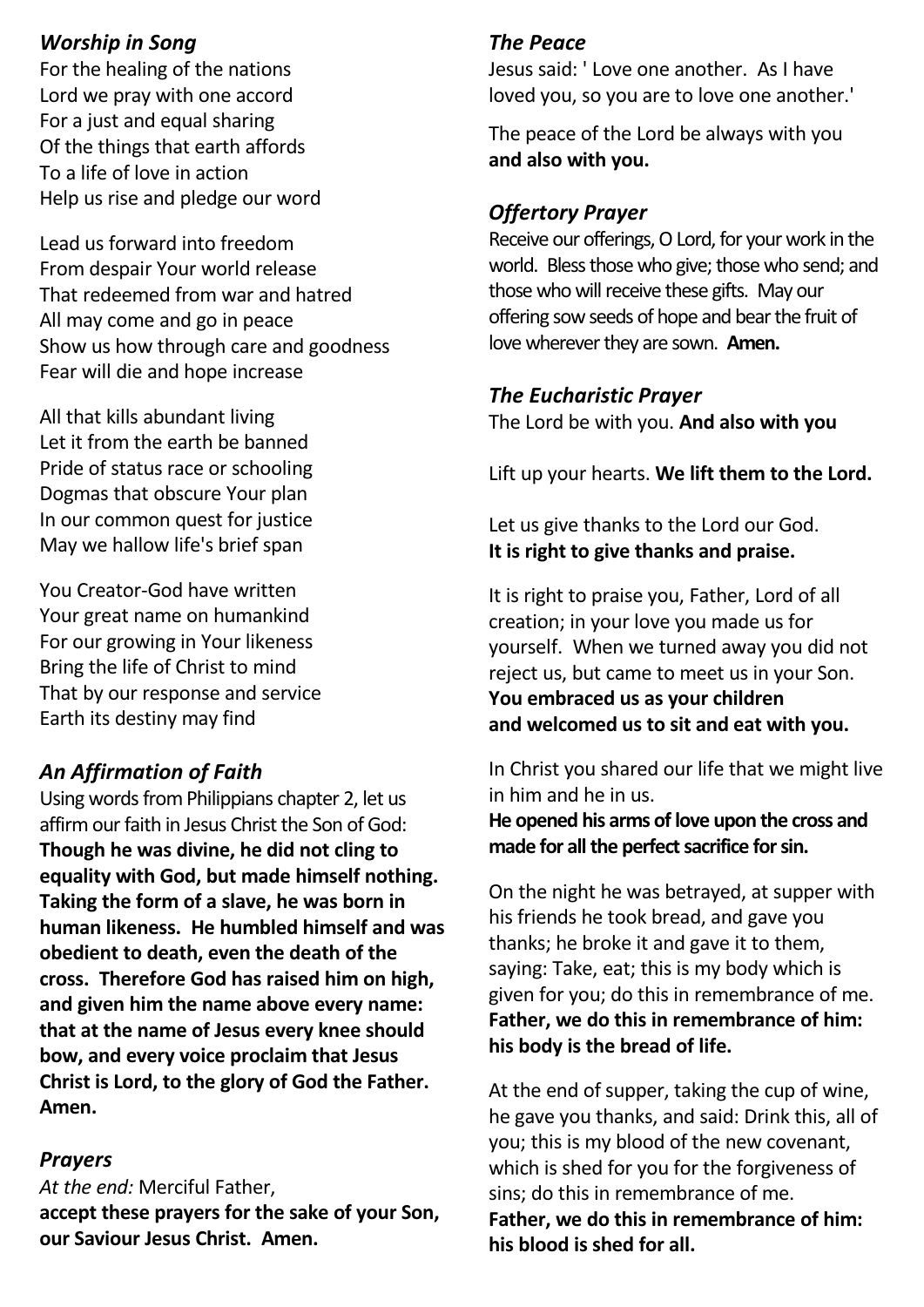As we proclaim his death and celebrate his rising in glory, send your Holy Spirit that this bread and this wine may be to us the body and blood of your dear Son.

#### **As we eat and drink these holy gifts make us one in Christ, our risen Lord.**

With your whole Church throughout the world we offer you this sacrifice of praise and lift our voice to join the eternal song of heaven: **Holy, holy, holy Lord, God of power and might. Heaven and earth are full of your glory. Hosanna in the highest.**

### *The Lord's Prayer*

**Our Father in heaven, hallowed be your name, your kingdom come, your will be done, on earth as in heaven. Give us today our daily bread. Forgive us our sins as we forgive those who sin against us. Lead us not into temptation but deliver us from evil. For the kingdom, the power, and the glory are yours now and for ever. Amen.**

#### *Breaking of the Bread*

Every time we eat this bread and drink this cup, **we proclaim the Lord's death until he comes.**

### *Giving of Communion*

Draw near with faith. Receive the body of our Lord Jesus Christ which he gave for you, and his blood which he shed for you. Eat and drink in remembrance that he died for you, and feed on him in your hearts by faith with thanksgiving.

*We receive communion*

### *Hymn during Communion*

What gift of grace is Jesus my redeemer There is no more for heaven now to give He is my joy my righteousness and freedom My steadfast love my deep and boundless peace To this I hold my hope is only Jesus For my life is wholly bound to his Oh how strange and divine I can sing all is mine Yet not I but through Christ in me

The night is dark but I am not forsaken For by my side the Saviour he will stay I labour on in weakness and rejoicing For in my need his power is displayed To this I hold my Shepherd will defend me Through the deepest valley he will lead Oh the night has been won and I shall overcome Yet not I but through Christ in me

No fate I dread I know I am forgiven The future sure the price it has been paid For Jesus bled and suffered for my pardon And he was raised to overthrow the grave To this I hold my sin has been defeated Jesus now and ever is my plea Oh the chains are released I can sing I am free Yet not I but through Christ in me

With every breath I long to follow Jesus For he has said that he will bring me home And day by day I know he will renew me Until I stand with joy before the throne To this I hold my hope is only Jesus All the glory evermore to him When the race is complete still my lips shall repeat Yet not I but through Christ in me

### *Hymn during Communion*

Take my life and let it be Consecrated Lord to thee Take my moments and my days Let them flow in ceaseless praise

Take my hands and let them move At the impulse of thy love Take my feet and let them be Swift and beautiful for thee

Take my voice and let me sing Always only for my King Take my lips and let them be Filled with messages from thee

Take my silver and my gold Not a mite would I withhold Take my intellect and use Ev'ry pow'r as thou shalt choose